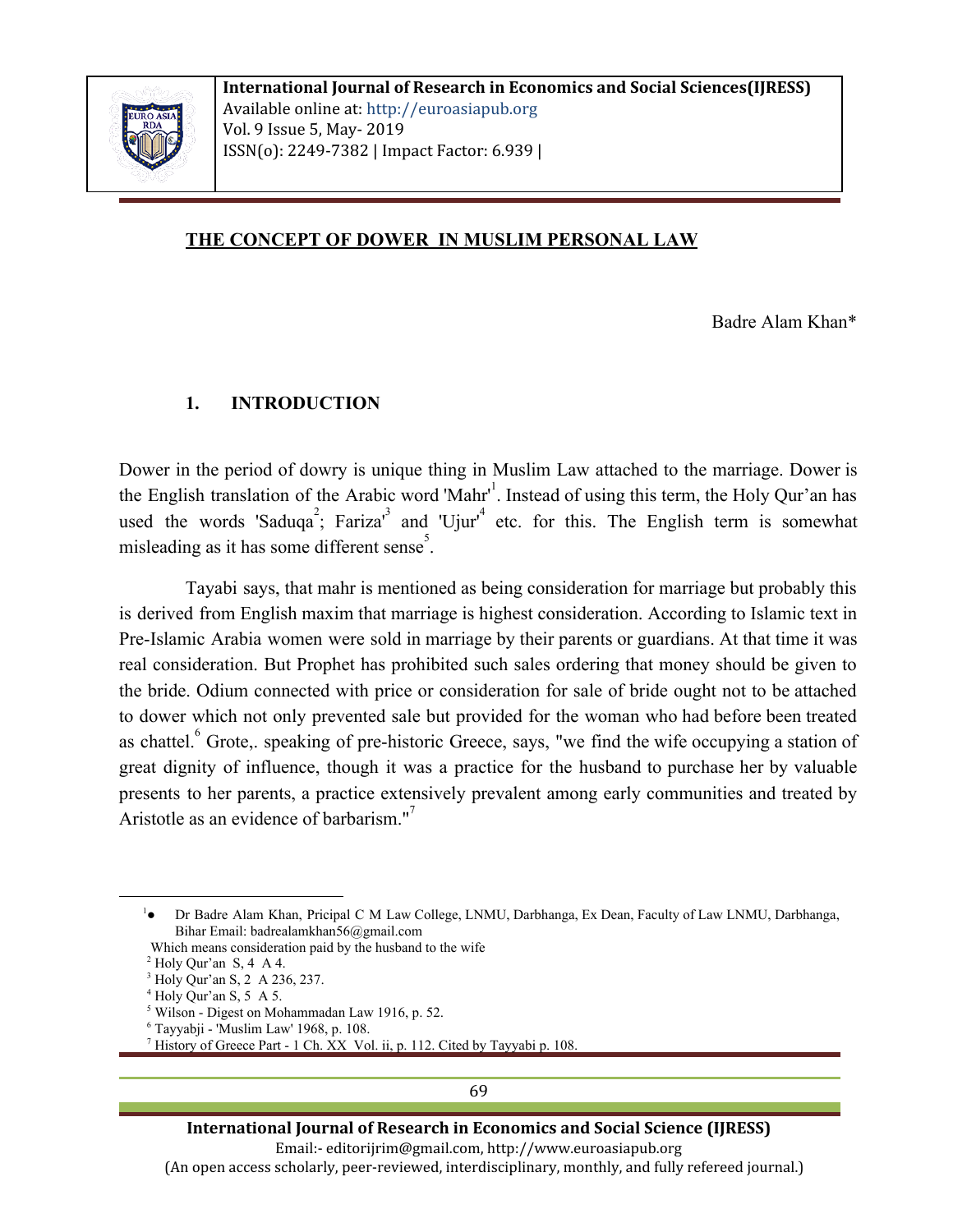

## **2. DOWER IN REVEALED SCRIPTURE**

The Islamic law establishes that on the occasion of marriage, some amount be paid by the husband to the wife as dower. The Holy Qur'an says, <sup>8</sup> "And give the woman (on marriage) their dower as gift". Further<sup>9</sup> "There is no blame on you If ye divorce women Before consummation 'Or the fixation of their dower; But bestow on them  $(A$  suitable gift)." Again<sup>10</sup> - "And if ye divorce them Before consummation But after the fixation Of a dower for them Then the half of the dower (Is due to them) unless They remit it" Further<sup>11</sup> - "O ye who believe ! You are forbidden to inherit Women against their will. Nor should ye treat them With harshness that ye may Take away part of the dower Ye have given them, except Where they have been guilty Of open lewdness; …" "But if ye decide to take One wife in place of another, Even if ye had given the latter A whole treasure for dower Take not the least bit of it back".

Further $^{12}$  -

"….Except for these, all others

Are lawful provided

Ye seek ( them in marriage)

With gift from, your/ property ,

Desiring chastity, not fornication

Give them their dowry

For the enjoyment you have

**International Journal of Research in Economics and Social Science (IJRESS)** Email:- editorijrim@gmail.com, http://www.euroasiapub.org (An open access scholarly, peer-reviewed, interdisciplinary, monthly, and fully refereed journal.)

70

<sup>8</sup> Holy Qur'an IV - 4.

<sup>&</sup>lt;sup>9</sup> Yusuf Ali 'The Holy Qur'an' S. 2A 236.

<sup>10</sup> Ibid A 237.

<sup>&</sup>lt;sup>11</sup> The Holy Qur'an' S 4 A 19 & 20.

<sup>&</sup>lt;sup>12</sup> Ibid A 24 & 25.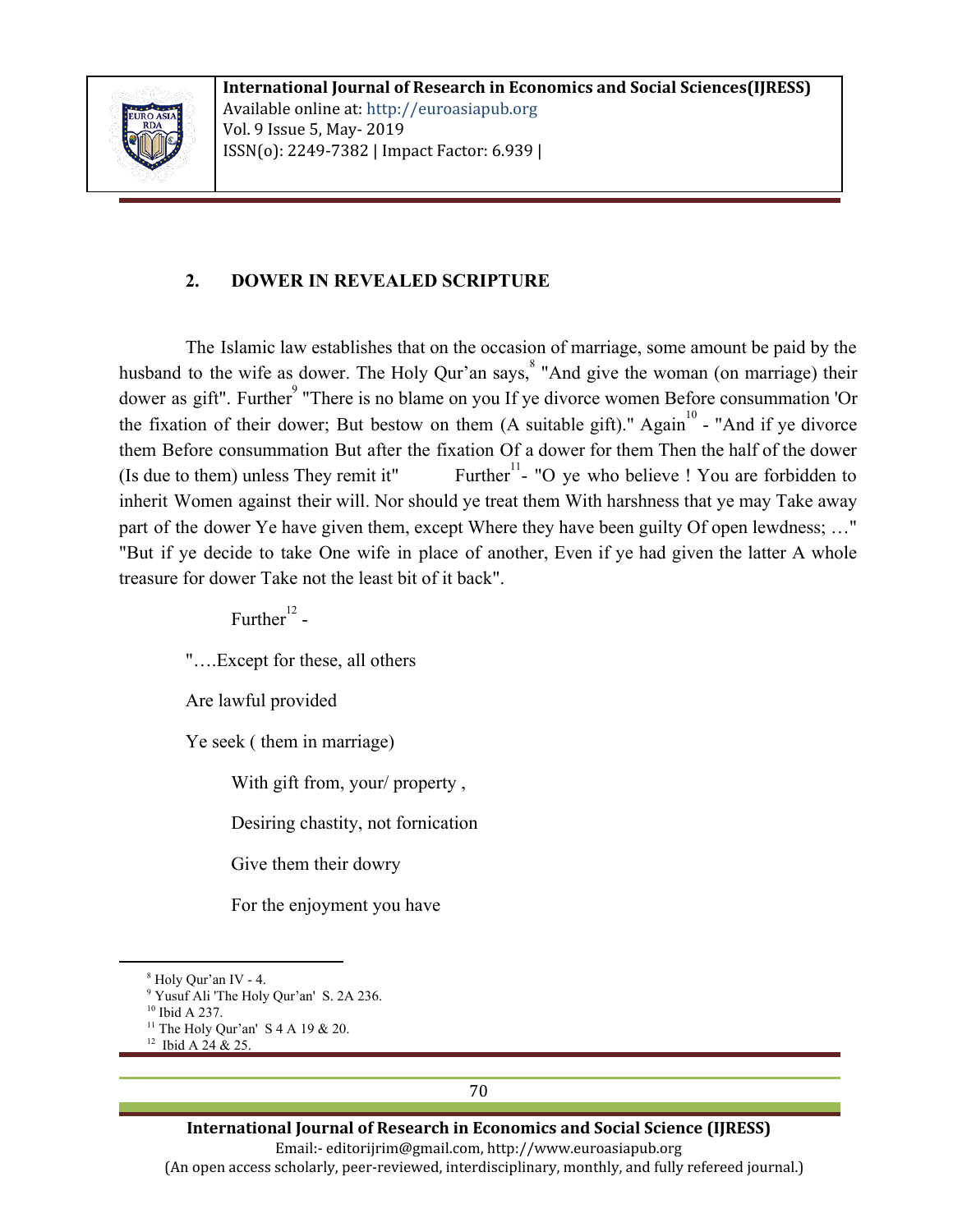

#### **International Journal of Research in Economics and Social Sciences(IJRESS)** Available online at: http://euroasiapub.org Vol. 9 Issue 5, May- 2019

ISSN(o): 2249-7382 | Impact Factor: 6.939 |

Of them as a duty;……"

And -

"Ye are one from another:

Wed them with the leave

Of their owners, and give them

Their dowers, according to what

Is reasonable: they should be

Chaste, not fornicators, nor taking

Adulterous: when they

Are taken in wedlock,…."

Further $^{13}$  -

"O Prophet! We have

Made lawful to the

Thy wives to whom thou

Hast paid their dowers".

After analysis of Qur'anic dictum it may be said that Almighty Allah has prescribed the dower as gift to wife from husband.

<sup>13</sup> Yusuf Ali 'The Holy Qur'an' S. 33 A. 50, also see S. 5 A6, S. 40 A.10 V: 6, LX: 10.

71 **International Journal of Research in Economics and Social Science (IJRESS)** Email:- editorijrim@gmail.com, http://www.euroasiapub.org (An open access scholarly, peer-reviewed, interdisciplinary, monthly, and fully refereed journal.)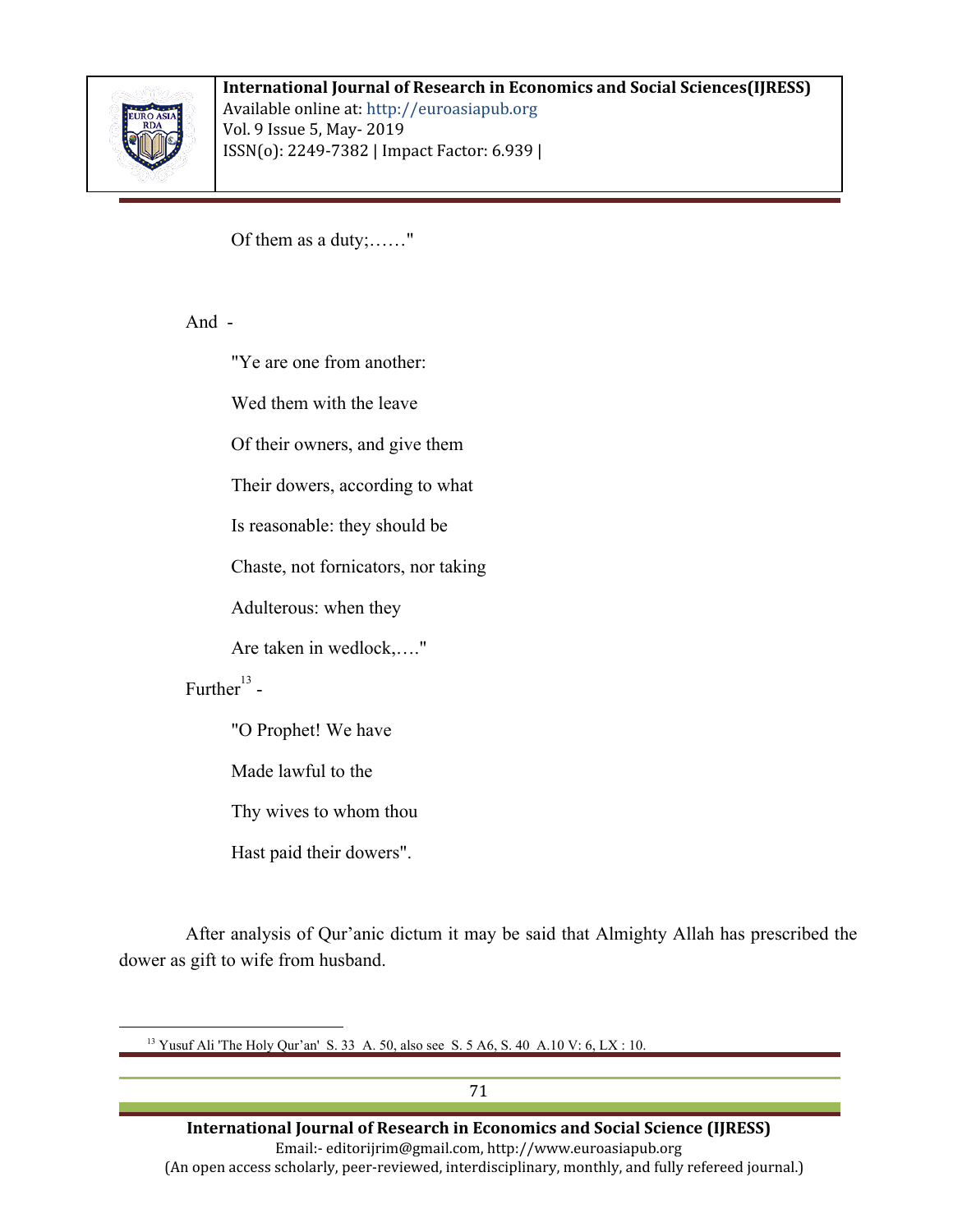

# **3. DOWER IN THE LIGHT OF HADIS**

Ali S/o Abdullah Quotes<sup> $14$ </sup> from Sufyan (Raz), who heard from Hazira's father saying that he heard from Sahl (Raz) that, "While he was (sitting) among the people in the company of Allah's messenger (SAW) a woman stood up and said, "O Allah's messenger (SAW)! I have given myself in marriage to you; Please give your opinion about me". The Prophet (SAW) did not give her any reply. She again stood up and said, "O Allah's Messenger! I have given myself (in marriage) to you, so please give your opinion about me" (woman). The Prophet (SAW) did not give her any reply she again stood up for the third time and said, "I have given myself in marriage to you, so give your opinion about me". So a man stood up and said, "O Allah's Messenger! Marry her to me". The Prophet (SAW) asked him," Have you got any thing?" He said, "No". The Prophet (SAW) said, "Go and search for something, even if it were and iron ring". The man went and searched and then returned saying, " I could not find any thing not even an iron ring". Then the Prophet (SAW) said, "Do you know something of the Qur'an (by heart)?" He replied "I know (by heart) such and such sura." The Prophet (SAW) said, "Go, I have married her to you for what you know the Qur'an (by heart)<sup>15</sup>. Thus, this Hadis shows that dower is necessary in the marriage. Moreover the fixation of dower is not necessary that is why the companion (Raz) was asked to bring any thing including iron ring. Thus where the husband has nothing, the intangible thing transfer of knowledge, may be fixed as dower.

## **4. NATURE OF THE DOWER**

Holy Qur'an considers the dower as a free gift,- 'And give the dower to the women with happiness'<sup>16</sup>. Further- 'It is termed as reward in chapter IV verses 25.' The schools of Muslim jurisprudence consider the dower as essential part of the marriage.

The jurists in India consider it as gift; mark of respect and consideration. In Abdul Qadir V. Salima<sup>17</sup> Justice Mehmood held, ' Dower can be regarded as the consideration for connubial

72

<sup>&</sup>lt;sup>14</sup> Sahih Bukhari Vol. VII P. 59.

<sup>&</sup>lt;sup>15</sup> Sahih Bukhari

<sup>&</sup>lt;sup>16</sup> The Holy Qur'an S 4 A 4 explained in Tafsir Ibne Kabir Vol. III p. 145.

<sup>&</sup>lt;sup>17</sup> Badre Alam Khan, "Maintenance of Divorced Muslim Women." Sir Syed Magazine Aligarh, 1996, pp. 12-18.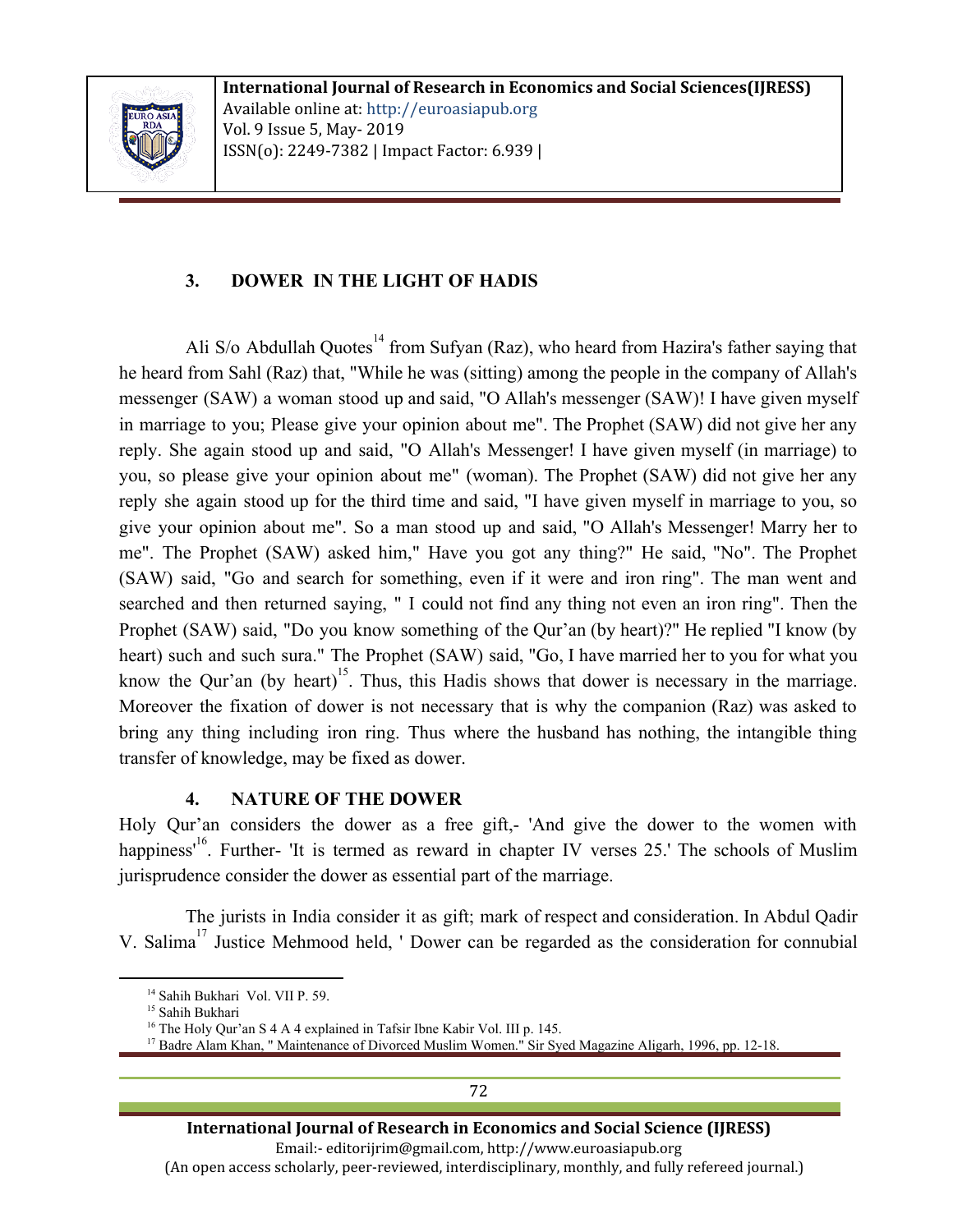

intercourse by way of analogy to price under the contract of sale. It is not the exchange or consideration, as understood in the technical sense in the Contract Act given by the man to the woman for entering into the contract but an effect of the contract imposed by the law on the husband as token of respect for the woman. If dower were treated as the bride-price a post-nuptial agreement, to pay dower would be void for want of consideration, but such an agreement is alid and enforceable.

Justice Sulaiman observed, " It is quite obvious that the analogy of sale cannot be carried too far. The marriage can not be regarded as purely a sale of the person by the wife in consideration for the payment of dower".

But Justice Mitter while reviewing the judgment<sup>18</sup> of justice Mukharji who did not allow the plaintiff Saburunnessa to retain the property given in dower, upheld the judgment and appeal was rejected. The division bench comprising justice Mitter and McNair J. held," It appears from the plaintiff's own statement in the plaint, that her husband made a gift of immovable property in exchange for the dower. The character of such transaction has been regarded as a kind of sale in a decision of that Court which is governed by S. 54, Transfer of Property Act and the consideration money being admittedly over one hundred could not be made except by a registered instrument".

It has been contended on behalf of the appellant that a dower is not really a consideration for the marriage and it is in the nature of a gift and therefore the deed did not require registration. It appears clear from the statement which has been quoted that it is not a gift pure and simple, but a hibabelewaz<sup>19</sup> as understood by the Mohammedan Law, It is in reality a sale, and has all the incidents of a contract of sale. Justice Mitter further held that the marriage under Mohammedan Law is a Civil contract and is like a contract of sale. Sale is a transaction of property for a price. In the contract of marriage the wife is the property and the dower is the price.

But this decision is in the category of obiter dicta and has no legal sanctity that is why it is neither followed by the courts nor the jurists took this decision for their comments. Even the Wilson's 'Digest of Mohammadan Law', S. Amir Ali, Prof. Tahir Mahmood etc. do not have reference of this case in their books. Tayyabji has vehemently criticized this observation.

<sup>&</sup>lt;sup>18</sup> Suburunnessa V. Subdu Shaikh AIR 1934 Cal. 693.

<sup>&</sup>lt;sup>19</sup> 'Hiba' means gift and 'Ewaz' means consideration.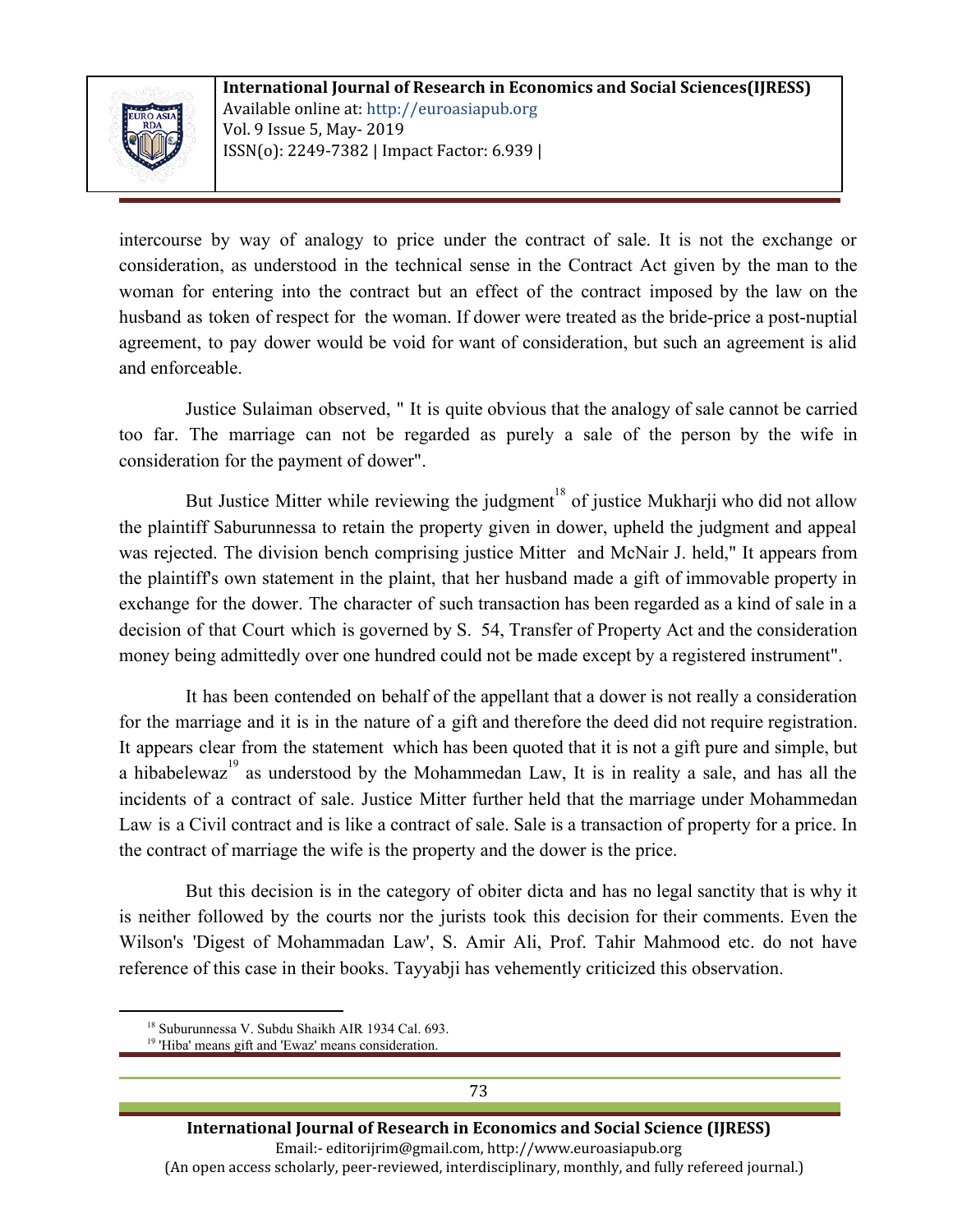

The Patna High Court has held that the dower money is not a charge upon the husband's property. It is an interest restricted in its enjoyment to her personality within the meaning of section 6(d) of T.P. $A^{20}$ . The Allahabad High Court considers the dower as a mark of respect. In Nasra Begam V. Rijwan Ali<sup>21</sup> it was held that under the Mohammadan Law dower means money or property which the wife is entitled to receive from the husband in consideration of the marriage. However, the expression, consideration is not to be understood in the sense in which it is used in the Indian Contract Act. In effect dower is an obligation imposed upon the husband as a mark of respect for the wife. Thus the dower is neither the Sale price nor consideration in the commercial sense but is a necessary incident in the marriage in the form of gift.

## **5. QUANTUM OF DOWER**

There is no fixed scale of dower in Muslim law. The Holy Qur'an says – "…. Even if you have given her a whole treasure for dower, take not the least bit of it back<sup> $22$ </sup>. Caliph Umar once announced the fixation of dower. Considering it contrary to the Muslim law an old woman stoodup and said that how Caliph Umar (Raz) dared to do which is not done by the Prophet. She further told, quoting the ayat 20 of sura 4 that what Allah grants them (i.e women as dower) they (Caliph Umar Raz. & others) are trying to check. In this way Caliph Umar (Raz) became shy and said, "Every body has better knowledge than Umar even if that is an old and infirm woman."

The minimum amount, fixed by Hanafi school, is ten Dirham. Imam Malik is of the view that the lesser amount of dower must not be less than three Dirhams or one fourth  $Dinar<sup>23</sup>$ . To Shafeyees the quantum of dower is not fixed. The Hambalis also have similar view like Shafyees.

In Haleema V. Moin<sup>24</sup> it was observed that,"A Mohammadan husband may settle any amount that he likes by way of dower debt upon his wife though it may be beyond his means and

<sup>20</sup> Zobair Ahmad V. Jainandan Prasad AIR 1960, Pat. 147

<sup>&</sup>lt;sup>21</sup> AIR 1980, All. 119

<sup>22</sup> The Holy Qur'an S 4 A 20

<sup>&</sup>lt;sup>23</sup> Bidayatul Mujtahid, vol. ii p. 14 cited in Darse Tirmizi Vol. III p. 394

<sup>24</sup> AIR 1971 Pat. 389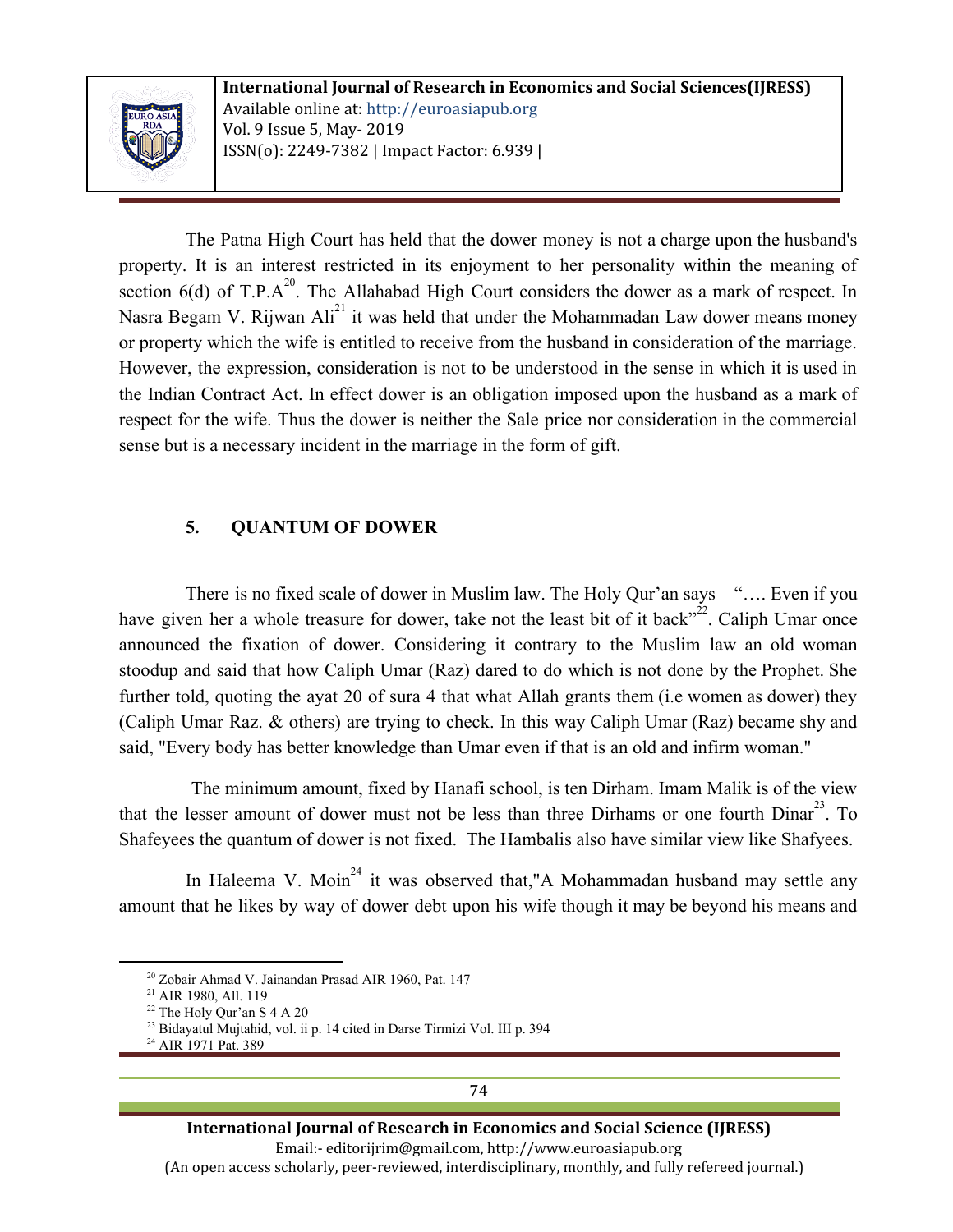

though nothing may be left for his heirs after the payment of the amount; but he cannot in any case settle less than ten dirhams."

# **6. NATURE OF THE DOWER AMOUNT**

The widow's unpaid dower is unsecured debt. She is also to be kept in the list of other unsecured creditors. The right of widow is actionable claim. In Maina Bibi V. Wasi Ali, $^{25}$  it was held that the woman's right of dower has no priority over other creditors. In Sayed Ahmad V. Mst. Bunyadi<sup>26</sup> it was held that dower is a debt within the terms of the Succession Certificate Act 1889. Where the succession property is held by the widow this is called the widow's lien for dower, and this is the only creditors lien under the Muslim law, which has received recognition in the British Indian courts $^{27}$ .

The opinion of the courts regarding property in lieu of dower is different. The Allahabad and Andhra Pardesh H.C.s are of the view that it is both transferable and heritable<sup>28</sup>.

A Muslim widow is entitled to transfer her husband's property of which she is in possession, in lieu of dower, without transferring her dower debt<sup>29</sup>. And thus this will be absolute transfer without any encumbrance. Patna<sup>30</sup> and Bombay<sup>31</sup> H.C.s are of the view that the property is heritable.

 $25$  In Maina Bibi V. Chaudhri Vakil the Privy Council expressed a doubt whether a widow can transfer either the dower debt or the right to hold possession. All that can now be said with certainty is that the right to hold possession is heritable. Although there is conflict of opinion, yet in view of the Supreme Court observations in Kapoor Chand case, it seems more probable that this right is not transferable.

<sup>26</sup> (1919) 41 All. 538

<sup>27</sup> Hamaira Bibi V. Zubaida Bibi 43 I.A. 294

<sup>&</sup>lt;sup>28</sup> Aqil Ahd's Mohammadan Law, Iqbal Ali Khan ed. (Allahabad: CLA 1999) 19<sup>th</sup> ed. p. 154

<sup>29</sup> Abdullah V. Shamsul Haq and Others A.I.R. 1921, All. p. 262

 $30$  Patna H.C. is of the view that "when a Muhammadan lady is in possession of her husband's property and she still claims dower debt then her right to retain property exists till dower debt is discharged. Such right to retain possession can also be exercised by her heirs after her death.

 $31$  The Bombay H.C. is of the view that where a Mohammadan widow who is in possession of her husband's property, still claims her dower debt her right to retain possession of the property till the dower debt is discharged exists and it is immaterial in what character whether as a creditor for dower debt or otherwise she came into possession of the property, provided possession is lawfully and without force or fraud. Such right to retain possession can also be exercised by her heirs after her death.